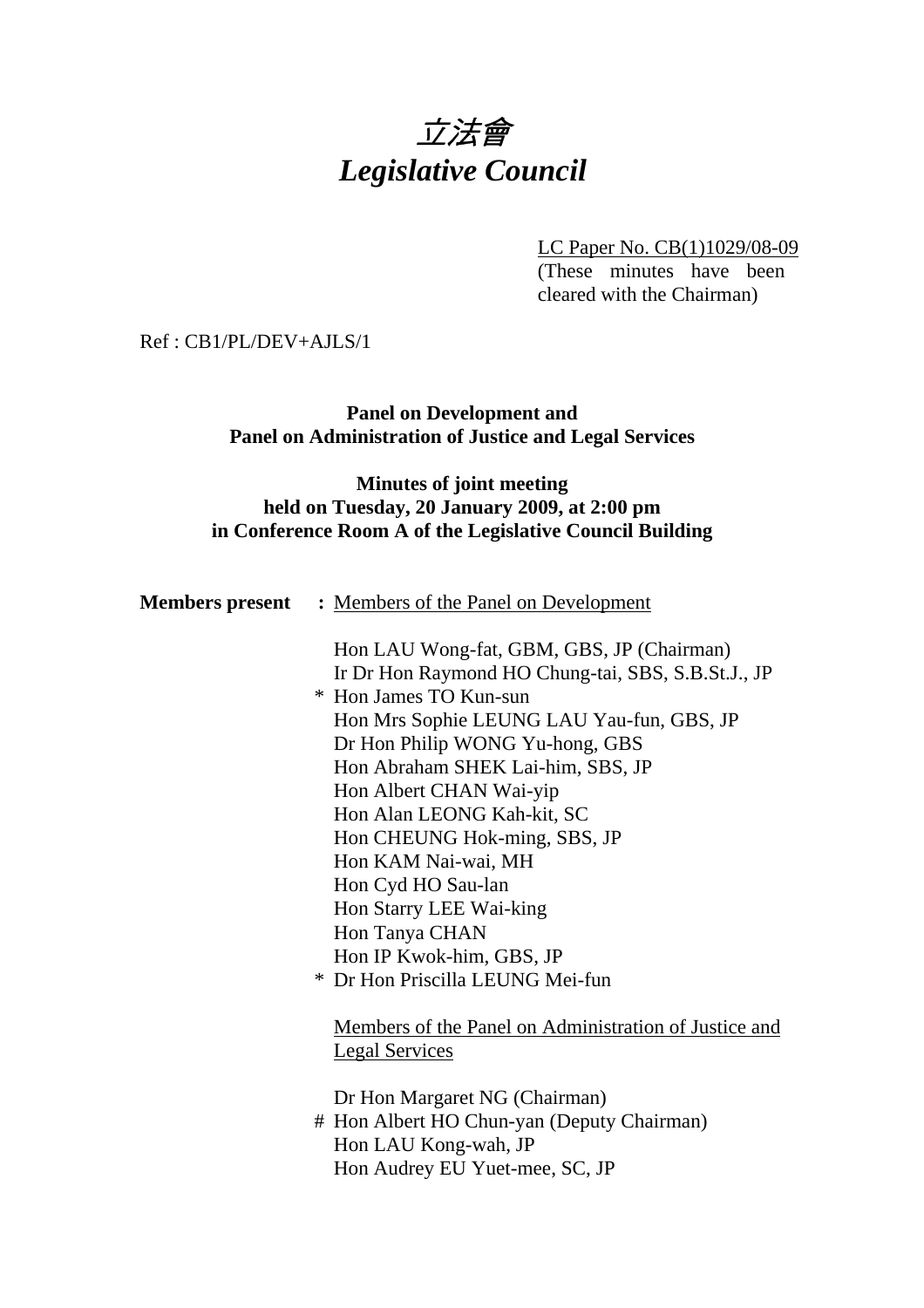| <b>Members absent</b>                         | : Members of the Panel on Development<br>Prof Hon Patrick LAU Sau-shing, SBS, JP (Deputy Chairman)<br>Hon CHAN Kam-lam, SBS, JP<br>Hon WONG Yung-kan, SBS, JP<br>Hon Emily LAU Wai-hing, JP<br>Hon Timothy FOK Tsun-ting, GBS, JP<br>Hon LEE Wing-tat<br>Hon Mrs Regina IP LAU Suk-yee, GBS, JP<br>Dr Hon Samson TAM Wai-ho, JP<br>Members of the Panel on Administration of Justice and<br><b>Legal Services</b><br>Hon Miriam LAU Kin-yee, GBS, JP |
|-----------------------------------------------|------------------------------------------------------------------------------------------------------------------------------------------------------------------------------------------------------------------------------------------------------------------------------------------------------------------------------------------------------------------------------------------------------------------------------------------------------|
|                                               | (* Also members of the Panel on Administration of<br><b>Justice and Legal Services</b><br># Also a member of Panel on Development)                                                                                                                                                                                                                                                                                                                   |
| <b>Clerk in attendance:</b> Ms Anita SIT      | Chief Council Secretary (1)4                                                                                                                                                                                                                                                                                                                                                                                                                         |
| <b>Staff in attendance : Mrs Constance LI</b> | <b>Assistant Secretary General 1</b><br>Mr WONG Siu-yee                                                                                                                                                                                                                                                                                                                                                                                              |
|                                               | Senior Council Secretary (1)7<br>Ms Christina SHIU<br>Legislative Assistant (1)7                                                                                                                                                                                                                                                                                                                                                                     |

#### Action

#### **I Election of Chairman**

Dr Margaret NG was elected chairman of the joint meeting.

**II Way forward for monitoring the Administration's work on preparation of amendments to the Land Titles Ordinance** 

Hon Paul TSE Wai-chun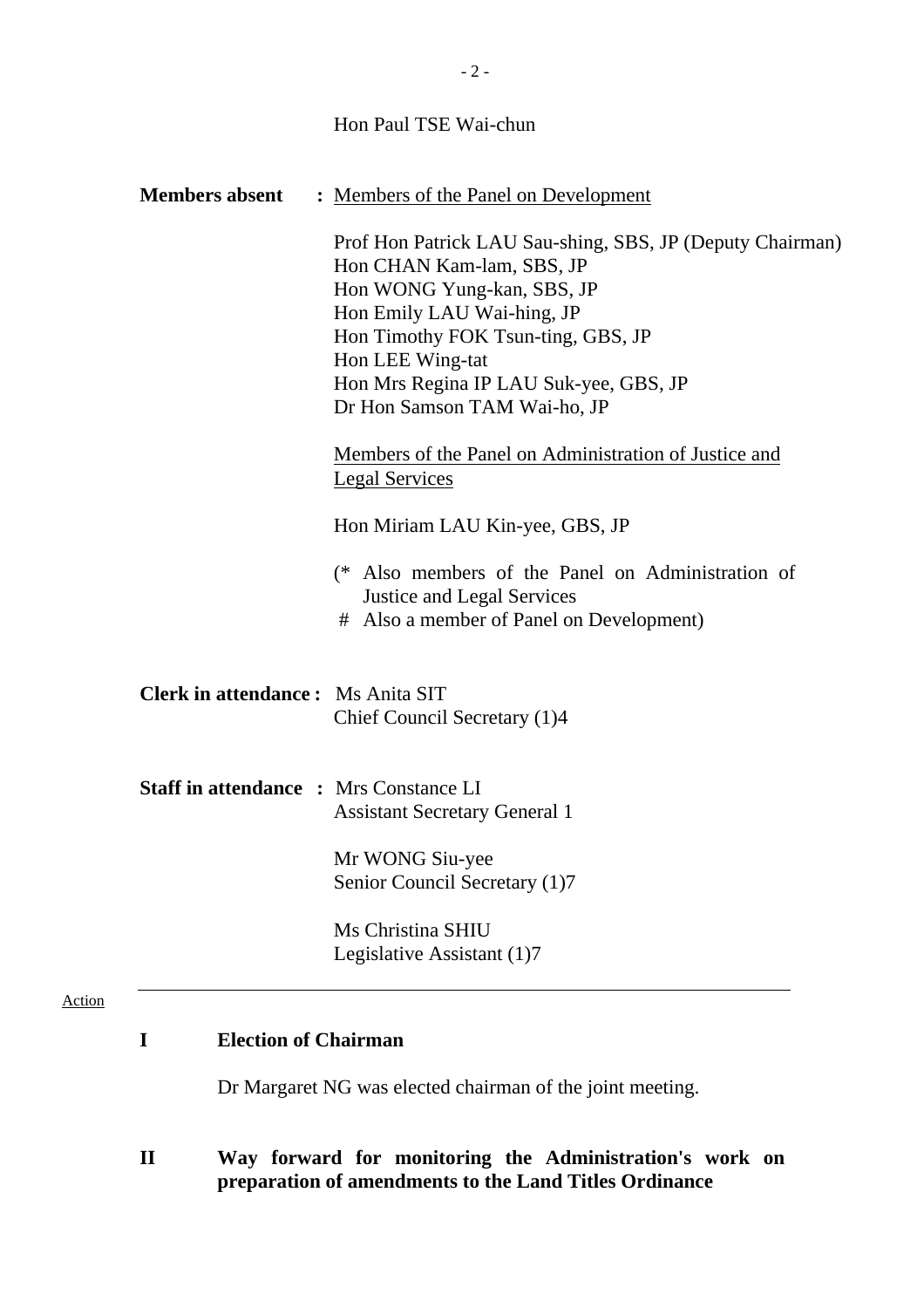| $(LC$ Paper No. $CB(1)613/08-09(01)$ -- Administration's paper on | amendments to Land Titles          |
|-------------------------------------------------------------------|------------------------------------|
|                                                                   | Ordinance                          |
| LC Paper No. $CB(1)613/08-09(02)$ -- Paper on proposal            | for                                |
|                                                                   | establishment of<br>$\overline{a}$ |
|                                                                   | subcommittee to monitor the        |
|                                                                   | Administration's work on the       |
|                                                                   | preparation of amendments          |
|                                                                   | to the Land Titles Ordinance       |
|                                                                   | prepared by the Legislative        |
|                                                                   | Council Secretariat)               |

2. The Chairman referred members to LC Paper No. CB(1)613/08-09(02) prepared by the Legislative Council (LegCo) Secretariat and recapitulated the background to the proposal for establishment of a subcommittee to monitor the Administration's work on the preparation of amendments to the Land Titles Ordinance (Cap. 585) (LTO). She said that the comprehensive review of the LTO conducted by the Administration revealed that substantial amendments to LTO were needed before commencement of the Ordinance. She then drew members' attention to the Annex to LC Paper No. CB(1)613/08-09(01) which outlined the Administration's work plan on four substantial outstanding matters relating to amendments to the LTO. She invited members to give views on whether a subcommittee should be appointed to enable the Legislative Council to monitor the Administration's work in a more focused manner and provide input in the bill drafting process, and if so, whether the subcommittee should be appointed under the two Panels or under the House Committee.

3. Ms Cyd HO expressed support for forming a subcommittee and said that she had no special views on whether the subcommittee should be a joint subcommittee under the two Panels or a subcommittee under the House Committee as long as it could achieve its purposes.

4. Mr Albert CHAN expressed concern about the extent to which the subcommittee, if established, could achieve its purposes because amendments to LTO involved a lot of complicated technical and legal issues. There had been a lot of discussion on the subject matter over the past years. As professional legal organizations and the Administration had not yet resolved many issues during their discussion, the subcommittee could not give any substantive advice unless it had concrete objectives of what to achieve and a very clear stance on and comprehensive understanding of the subject matter.

5. The Chairman said that the experience of the former Bills Committee on Land Titles Ordinance was that some of the important policy issues had not been fully addressed before the introduction of the LTO Bill, and the bill scrutiny process had been arduous for both Members and the Administration.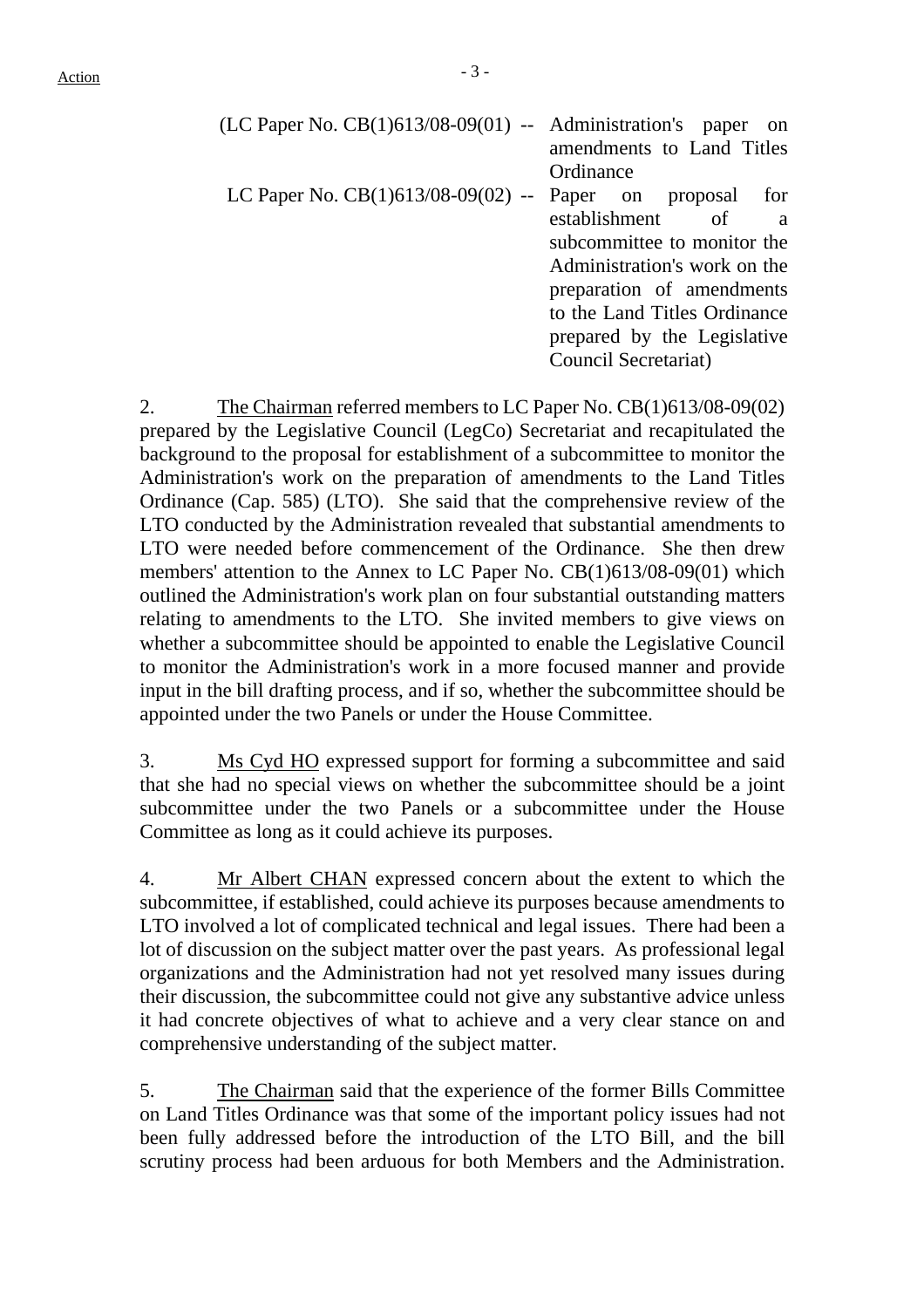She was therefore inclined to setting up a subcommittee to facilitate Members in understanding and expressing views on the relevant policy issues and receiving views from concerned parties in advance. Members could then have a better understanding of the Administration's policy intentions underlying the future amendment bill during the scrutiny stage, and this would ensure coherence between the two. She expected that the frequency of meetings of the subcommittee would tie in with the progress of the Administration's consultation and bill drafting work.

6. Mr IP Kwok-him shared Mr Albert CHAN's concerns and expressed concern that the subcommittee might not be able to study the relevant subject matters in a focused manner even after spending a lot of time. He considered it easier to achieve focused scrutiny of the amendment bill after it had been introduced, while setting up a subcommittee at the present stage might only prolong the process of LegCo's study of the subject matters. Although he would not object to setting up a subcommittee to study the relevant issues, he was concerned about the substantial workload that Members would have to shoulder.

7. The Chairman said that the subcommittee, if formed, could study the outstanding matters in a focused manner based on the Administration's work plan. She referred members to the Administration's paper for the meeting of the Panel of Development on 19 December 2008 (LC Paper No. CB(1)396/08-09(06)) which provided the details of and work plan for the outstanding matters. The subcommittee could monitor the Administration's work progress and focus on the Administration's consultation work and the proposed amendments to LTO, and receive public views on those proposed amendments. The solid work done by the subcommittee in the legislation preparatory process could help expedite the bill scrutiny process in future.

8. At the suggestion of Mr Albert CHAN, the Chairman invited members to indicate whether they were interested in joining a joint subcommittee under the two Panels if one was appointed. Mr Albert HO, Ms Cyd HO, Mr Alan LEONG, Mr CHEUNG Hok-ming, Mr LAU Wong-fat and the Chairman indicated that they were interested in joining.

9. Mr Paul TSE expressed concern whether the membership of the proposed subcommittee would be the same as that of the future Bills Committee. He was worried that if some members of the future Bills Committee were not members of the proposed subcommittee, they might not be familiar with the background of the subject matter and this would affect the progress of the future Bills Committee, thus defeating the purpose of expediting the bill scrutiny process by means of setting up a subcommittee in advance. Given that there were already quite a number of subcommittees in action, he asked whether it would be more appropriate to hold joint meetings of the two Panels from time to